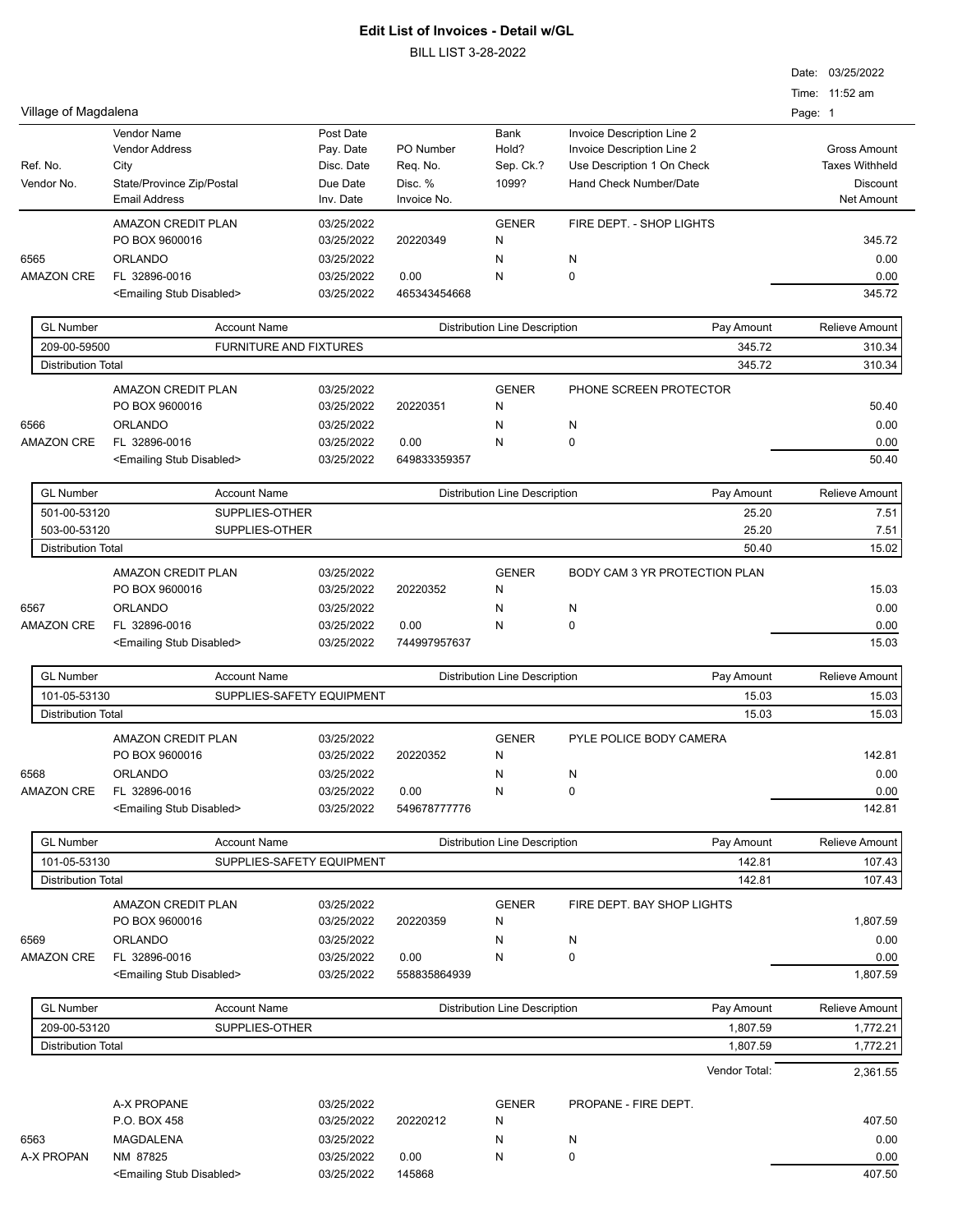BILL LIST 3-28-2022

|                           |                                           |                             |             |                                      |                              | Date: 03/25/2022      |  |
|---------------------------|-------------------------------------------|-----------------------------|-------------|--------------------------------------|------------------------------|-----------------------|--|
|                           |                                           |                             |             |                                      |                              | Time: 11:52 am        |  |
| Village of Magdalena      |                                           |                             |             |                                      |                              | Page: 2               |  |
|                           | <b>Vendor Name</b>                        | Post Date                   |             | Bank                                 | Invoice Description Line 2   |                       |  |
|                           | <b>Vendor Address</b>                     | Pay. Date                   | PO Number   | Hold?                                | Invoice Description Line 2   | <b>Gross Amount</b>   |  |
| Ref. No.                  | City                                      | Disc. Date                  | Req. No.    | Sep. Ck.?                            | Use Description 1 On Check   | <b>Taxes Withheld</b> |  |
| Vendor No.                | State/Province Zip/Postal                 | Due Date                    | Disc. %     | 1099?                                | Hand Check Number/Date       | <b>Discount</b>       |  |
|                           | <b>Email Address</b>                      | Inv. Date                   | Invoice No. |                                      |                              | <b>Net Amount</b>     |  |
|                           |                                           |                             |             |                                      |                              |                       |  |
| <b>GL Number</b>          | <b>Account Name</b>                       |                             |             | <b>Distribution Line Description</b> | Pay Amount                   | <b>Relieve Amount</b> |  |
| 209-00-53170              |                                           | UTILITIES-ELECTRIC AND      |             |                                      | 407.50                       | 407.50                |  |
|                           | <b>PROPANE</b>                            |                             |             |                                      |                              |                       |  |
| <b>Distribution Total</b> |                                           |                             |             |                                      | 407.50                       | 407.50                |  |
|                           |                                           |                             |             |                                      |                              |                       |  |
|                           | A-X PROPANE                               | 03/25/2022                  |             | <b>GENER</b>                         | PROPANE - LIBRARY            |                       |  |
|                           | P.O. BOX 458                              | 03/25/2022                  | 20220212    | N                                    |                              | 228.20                |  |
| 6564                      | <b>MAGDALENA</b>                          | 03/25/2022                  |             | N                                    | N                            | 0.00                  |  |
| A-X PROPAN                | NM 87825                                  | 03/25/2022                  | 0.00        | N                                    | $\mathbf 0$                  | 0.00                  |  |
|                           | <emailing disabled="" stub=""></emailing> | 03/25/2022                  | 145867      |                                      |                              | 228.20                |  |
|                           |                                           |                             |             |                                      |                              |                       |  |
| <b>GL Number</b>          | <b>Account Name</b>                       |                             |             | <b>Distribution Line Description</b> | Pay Amount                   | <b>Relieve Amount</b> |  |
| 291-00-53170              | <b>PROPANE</b>                            | UTILITIES-ELECTRIC AND      |             |                                      | 228.20                       | 228.20                |  |
| <b>Distribution Total</b> |                                           |                             |             |                                      | 228.20                       |                       |  |
|                           |                                           |                             |             |                                      |                              | 228.20                |  |
|                           |                                           |                             |             |                                      | Vendor Total:                | 635.70                |  |
|                           |                                           |                             |             |                                      |                              |                       |  |
|                           | CITY OF SOCORRO                           | 03/25/2022                  |             | <b>GENER</b>                         | FEBRUARY 2022 TIPPING FEES   |                       |  |
|                           | PO DRAWER K                               | 03/25/2022                  | 20220054    | N                                    |                              | 783.00                |  |
| 6570                      | <b>SOCORRO</b>                            | 03/25/2022                  |             | N                                    | N                            | 0.00                  |  |
| CITY OF SO                | NM 87801                                  | 03/25/2022                  | 0.00        | N                                    | $\mathbf 0$                  | 0.00                  |  |
|                           | <emailing disabled="" stub=""></emailing> | 03/25/2022                  |             | FEBRUARY 2022 TIPPING FEE            |                              | 783.00                |  |
|                           |                                           |                             |             |                                      |                              |                       |  |
| <b>GL Number</b>          | <b>Account Name</b>                       |                             |             | <b>Distribution Line Description</b> | Pay Amount                   | Relieve Amount        |  |
| 502-00-58200              |                                           | OTHER PROFESSIONAL          |             |                                      | 783.00                       | 783.00                |  |
|                           | <b>SERVICES</b>                           |                             |             |                                      |                              |                       |  |
| <b>Distribution Total</b> |                                           |                             |             |                                      | 783.00                       | 783.00                |  |
|                           |                                           |                             |             |                                      | Vendor Total:                | 783.00                |  |
|                           |                                           |                             |             |                                      |                              |                       |  |
|                           | <b>NAPA AUTO PARTS</b>                    | 03/25/2022                  |             | <b>GENER</b>                         | <b>SEWER JETTER PARTS</b>    |                       |  |
|                           | <b>FILE 56893</b>                         | 03/25/2022                  | 20220386    | N                                    |                              | 150.22                |  |
| 6571                      | <b>LOS ANGELES</b>                        | 03/25/2022                  |             | N                                    | N                            | 0.00                  |  |
| NAPA AUTO                 | CA 90074-6893                             | 03/25/2022                  | 0.00        | N                                    | $\pmb{0}$                    | 0.00                  |  |
|                           | <emailing disabled="" stub=""></emailing> | 03/25/2022                  | 387984      |                                      |                              | 150.22                |  |
|                           |                                           |                             |             |                                      |                              |                       |  |
| <b>GL Number</b>          | <b>Account Name</b>                       |                             |             | <b>Distribution Line Description</b> | Pay Amount                   | <b>Relieve Amount</b> |  |
| 503-00-55020              |                                           | REPAIR & MAINT-EQUIP & MACH |             |                                      | 150.22                       | 150.22                |  |
| <b>Distribution Total</b> |                                           |                             |             |                                      | 150.22                       | 150.22                |  |
|                           |                                           |                             |             |                                      |                              |                       |  |
|                           | <b>NAPA AUTO PARTS</b>                    | 03/25/2022                  |             | <b>GENER</b>                         | TRASH TRUCK STARTER OLD INV. |                       |  |
|                           | FILE 56893                                | 03/25/2022                  | 20220386    | Ν                                    |                              | 461.94                |  |
| 6572                      | <b>LOS ANGELES</b>                        | 03/25/2022                  |             | N                                    | N                            | 0.00                  |  |
| <b>NAPA AUTO</b>          | CA 90074-6893                             | 03/25/2022                  | 0.00        | N                                    | $\pmb{0}$                    | 0.00                  |  |
|                           | <emailing disabled="" stub=""></emailing> | 03/25/2022                  | 374003      |                                      |                              | 461.94                |  |
|                           |                                           |                             |             |                                      |                              |                       |  |
| <b>GL Number</b>          | <b>Account Name</b>                       |                             |             | <b>Distribution Line Description</b> | Pay Amount                   | <b>Relieve Amount</b> |  |
| 502-00-53150              | SUPPLIES-VEHICLES                         |                             | 461.94      |                                      |                              | 461.94                |  |
| <b>Distribution Total</b> |                                           |                             |             |                                      | 461.94                       | 461.94                |  |
|                           |                                           |                             |             |                                      |                              |                       |  |
|                           |                                           |                             |             |                                      | Vendor Total:                | 612.16                |  |
|                           |                                           |                             |             |                                      |                              |                       |  |
|                           | O'REILLY AUTO PARTS                       | 03/25/2022                  |             | <b>GENER</b>                         | <b>TRASH TRUCK SUPPLIES</b>  |                       |  |
|                           | PO BOX 9464                               | 03/25/2022                  | 20220055    | N                                    |                              | 137.38                |  |
| 6573                      | SPRINGFIELD                               | 03/25/2022                  |             | N                                    | N                            | 0.00                  |  |
| O'REILLY A                | MO 65801-9464                             | 03/25/2022                  | 0.00        | N                                    | 0                            | 0.00                  |  |
|                           | <emailing disabled="" stub=""></emailing> | 03/25/2022                  | 5061-238270 |                                      |                              | 137.38                |  |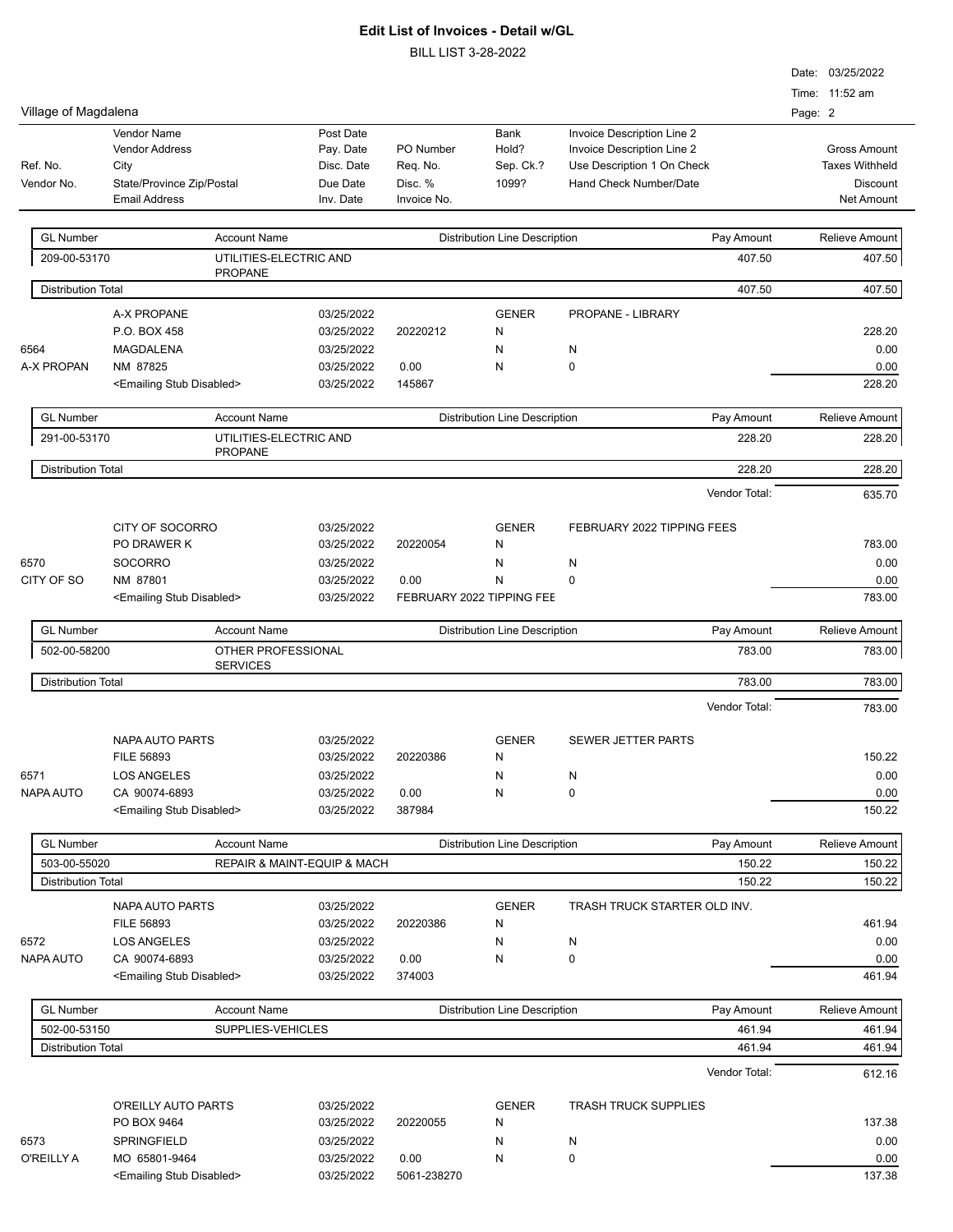BILL LIST 3-28-2022

|                           |                                                   |                                    |                        | LIUT U-ZU-ZUZZ                       |                            |         |                               |
|---------------------------|---------------------------------------------------|------------------------------------|------------------------|--------------------------------------|----------------------------|---------|-------------------------------|
|                           |                                                   |                                    |                        |                                      |                            |         | Date: 03/25/2022              |
|                           |                                                   |                                    |                        |                                      |                            |         | Time: 11:52 am                |
| Village of Magdalena      |                                                   |                                    |                        |                                      |                            | Page: 3 |                               |
|                           | <b>Vendor Name</b>                                | Post Date                          |                        | Bank                                 | Invoice Description Line 2 |         |                               |
|                           | <b>Vendor Address</b>                             | Pay. Date                          | PO Number              | Hold?                                | Invoice Description Line 2 |         | <b>Gross Amount</b>           |
| Ref. No.                  | City                                              | Disc. Date                         | Req. No.               | Sep. Ck.?                            | Use Description 1 On Check |         | <b>Taxes Withheld</b>         |
| Vendor No.                | State/Province Zip/Postal<br><b>Email Address</b> | Due Date<br>Inv. Date              | Disc. %<br>Invoice No. | 1099?                                | Hand Check Number/Date     |         | <b>Discount</b><br>Net Amount |
|                           |                                                   |                                    |                        |                                      |                            |         |                               |
| <b>GL Number</b>          | <b>Account Name</b>                               |                                    |                        | <b>Distribution Line Description</b> | Pay Amount                 |         | Relieve Amount                |
| 502-00-55050              |                                                   | <b>REPAIR &amp; MAINT-VEHICLES</b> |                        |                                      | 137.38                     |         | 137.38                        |
| <b>Distribution Total</b> |                                                   |                                    |                        |                                      | 137.38                     |         | 137.38                        |
|                           | O'REILLY AUTO PARTS                               | 03/25/2022                         |                        | <b>GENER</b>                         | <b>STREET SUPPLIES</b>     |         |                               |
|                           | PO BOX 9464                                       | 03/25/2022                         | 20220055               | N                                    |                            |         | 68.94                         |
| 6574                      | SPRINGFIELD                                       | 03/25/2022                         |                        | N                                    | N                          |         | 0.00                          |
| O'REILLY A                | MO 65801-9464                                     | 03/25/2022                         | 0.00                   | N                                    | $\mathbf 0$                |         | 0.00                          |
|                           | <emailing disabled="" stub=""></emailing>         | 03/25/2022                         | 5061-239399            |                                      |                            |         | 68.94                         |
| <b>GL Number</b>          | <b>Account Name</b>                               |                                    |                        | <b>Distribution Line Description</b> | Pay Amount                 |         | Relieve Amount                |
| 101-07-55050              |                                                   | <b>REPAIR &amp; MAINT-VEHICLES</b> |                        |                                      |                            | 68.94   | 68.94                         |
| <b>Distribution Total</b> |                                                   |                                    |                        |                                      |                            | 68.94   | 68.94                         |
|                           | O'REILLY AUTO PARTS                               | 03/25/2022                         |                        | <b>GENER</b>                         | <b>STREET SUPPLIES</b>     |         |                               |
|                           | PO BOX 9464                                       | 03/25/2022                         | 20220055               | N                                    |                            |         | 255.01                        |
| 6575                      | SPRINGFIELD                                       | 03/25/2022                         |                        | N                                    | N                          |         | 0.00                          |
| O'REILLY A                | MO 65801-9464                                     | 03/25/2022                         | 0.00                   | N                                    | $\mathbf 0$                |         | 0.00                          |
|                           | <emailing disabled="" stub=""></emailing>         | 03/25/2022                         | 5061-239857            |                                      |                            |         | 255.01                        |
|                           |                                                   |                                    |                        |                                      |                            |         |                               |
| <b>GL Number</b>          | <b>Account Name</b>                               |                                    |                        | <b>Distribution Line Description</b> | Pay Amount                 |         | Relieve Amount                |
| 101-07-55050              |                                                   | REPAIR & MAINT-VEHICLES            |                        |                                      | 255.01                     |         | 255.01                        |
| <b>Distribution Total</b> |                                                   |                                    |                        |                                      | 255.01                     |         | 255.01                        |
|                           | O'REILLY AUTO PARTS                               | 03/25/2022                         |                        | <b>GENER</b>                         | <b>WATER SUPPLIES</b>      |         |                               |
|                           | PO BOX 9464                                       | 03/25/2022                         | 20220055               | N                                    |                            |         | 39.95                         |
| 6576                      | SPRINGFIELD                                       | 03/25/2022                         |                        | N                                    | N                          |         | 0.00                          |
| O'REILLY A                | MO 65801-9464                                     | 03/25/2022                         | 0.00                   | N                                    | $\mathbf 0$                |         | 0.00                          |
|                           | <emailing disabled="" stub=""></emailing>         | 03/25/2022                         | 5061-239999            |                                      |                            |         | 39.95                         |
| <b>GL Number</b>          | <b>Account Name</b>                               |                                    |                        | <b>Distribution Line Description</b> | Pay Amount                 |         | <b>Relieve Amount</b>         |
| 501-00-55050              |                                                   | <b>REPAIR &amp; MAINT-VEHICLES</b> |                        |                                      |                            | 39.95   | 39.95                         |
| <b>Distribution Total</b> |                                                   |                                    |                        |                                      |                            | 39.95   | 39.95                         |
|                           | O'REILLY AUTO PARTS                               | 03/25/2022                         |                        | <b>GENER</b>                         | 2002 FORD SUPPLIES - WATER |         |                               |
|                           | PO BOX 9464                                       | 03/25/2022                         | 20220055               | N                                    |                            |         | 113.41                        |
| 6577                      | SPRINGFIELD                                       | 03/25/2022                         |                        | N                                    | N                          |         | 0.00                          |
| O'REILLY A                | MO 65801-9464                                     | 03/25/2022                         | 0.00                   | N                                    | 0                          |         | 0.00                          |
|                           | <emailing disabled="" stub=""></emailing>         | 03/25/2022                         | 5061-240123            |                                      |                            |         | 113.41                        |
|                           |                                                   |                                    |                        |                                      |                            |         |                               |
| <b>GL Number</b>          | <b>Account Name</b>                               |                                    |                        | <b>Distribution Line Description</b> | Pay Amount                 |         | <b>Relieve Amount</b>         |
| 501-00-55050              |                                                   | <b>REPAIR &amp; MAINT-VEHICLES</b> |                        |                                      | 113.41                     |         | 113.41                        |
| <b>Distribution Total</b> |                                                   |                                    |                        |                                      |                            | 113.41  | 113.41                        |
|                           | O'REILLY AUTO PARTS                               | 03/25/2022                         |                        | <b>GENER</b>                         | FIRE SUPPLIES              |         |                               |
|                           | PO BOX 9464                                       | 03/25/2022                         | 20220055               | N                                    |                            |         | 22.38                         |
| 6578                      | SPRINGFIELD                                       | 03/25/2022                         |                        | N                                    | N                          |         | 0.00                          |
| O'REILLY A                | MO 65801-9464                                     | 03/25/2022                         | 0.00                   | N                                    | 0                          |         | 0.00                          |
|                           | <emailing disabled="" stub=""></emailing>         | 03/25/2022                         | 5061-240857            |                                      |                            |         | 22.38                         |
| <b>GL Number</b>          | <b>Account Name</b>                               |                                    |                        | <b>Distribution Line Description</b> | Pay Amount                 |         | Relieve Amount                |
| 209-00-55050              |                                                   |                                    |                        |                                      |                            | 22.38   | 22.38                         |
|                           |                                                   | <b>REPAIR &amp; MAINT-VEHICLES</b> |                        |                                      |                            |         |                               |

Distribution Total 22.38 22.38

Vendor Total: 637.07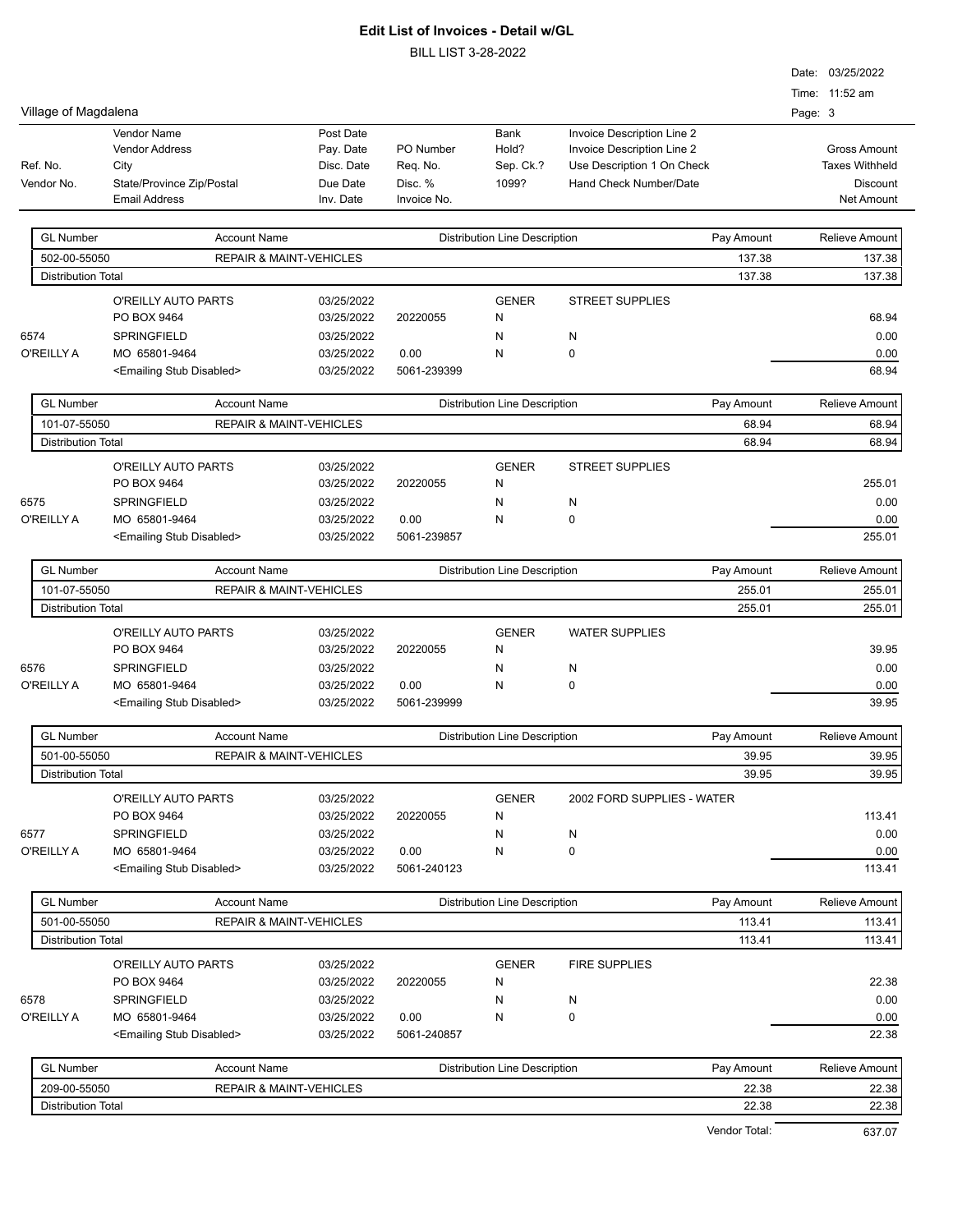BILL LIST 3-28-2022

| Time: 11:52 am<br>Village of Magdalena<br>Page: 4<br>Vendor Name<br>Post Date<br>Bank<br>Invoice Description Line 2<br>Hold?<br>Invoice Description Line 2<br><b>Gross Amount</b><br><b>Vendor Address</b><br>Pay. Date<br>PO Number<br>Ref. No.<br>Sep. Ck.?<br>Use Description 1 On Check<br><b>Taxes Withheld</b><br>City<br>Disc. Date<br>Req. No.<br>Vendor No.<br>State/Province Zip/Postal<br>Due Date<br>Disc. %<br>1099?<br>Hand Check Number/Date<br><b>Discount</b><br><b>Email Address</b><br>Invoice No.<br>Inv. Date<br><b>Net Amount</b><br><b>OVERDRIVE</b><br>03/25/2022<br><b>GENER</b><br>LIB-ANNUAL EBOOKS & AUDIOBOOKS<br>PO BOX 72117<br>03/25/2022<br>20220378<br>1,532.50<br>N<br>6579<br><b>CLEVELAND</b><br>03/25/2022<br>N<br>0.00<br>N<br><b>OVERDRIVE</b><br>OH 44192-0002<br>03/25/2022<br>0.00<br>Ν<br>0<br>0.00<br>1,532.50<br>H-0083996<br><emailing disabled="" stub=""><br/>03/25/2022<br/><b>GL Number</b><br/><b>Account Name</b><br/><b>Distribution Line Description</b><br/>Pay Amount<br/><b>Relieve Amount</b><br/>291-00-52050<br/>DUES, SUBSCRIPT &amp;<br/>1,532.50<br/>1,532.50<br/><b>MEMBERSHIPS</b><br/><b>Distribution Total</b><br/>1,532.50<br/>1,532.50<br/>Vendor Total:<br/>1,532.50<br/><b>GENER</b><br/>QUICK MED CLAIMS, LLC<br/>03/25/2022<br/><b>EMS BILLING CHARGES</b><br/>83.21<br/>P.O. BOX 5023<br/>03/25/2022<br/>20220384<br/>N<br/><b>GREENSBURG</b><br/>0.00<br/>6580<br/>03/25/2022<br/>N<br/>N<br/><b>QUICK MED</b><br/>PA 15601-5039<br/>0.00<br/>Υ<br/>0<br/>03/25/2022<br/>0.00<br/>83.21<br/><emailing disabled="" stub=""><br/>03/25/2022<br/>#INV18221<br/><b>GL Number</b><br/><b>Account Name</b><br/><b>Distribution Line Description</b><br/>Pay Amount<br/><b>Relieve Amount</b><br/>500-00-58200<br/>OTHER PROFESSIONAL<br/>83.21<br/>83.21<br/><b>SERVICES</b><br/><b>Distribution Total</b><br/>83.21<br/>83.21<br/>Vendor Total:<br/>83.21<br/>SOCORRO ELECTRIC COOP<br/><b>GENER</b><br/>03/25/2022<br/>2/2 - 3/4/2022 ELECTRICITY<br/>PO BOX H<br/>03/25/2022<br/>20220053<br/>3,811.77<br/>N<br/>6581<br/><b>SOCORRO</b><br/>03/25/2022<br/>0.00<br/>N<br/>N<br/>0<br/><b>SEC</b><br/>NM 87801<br/>03/25/2022<br/>0.00<br/>N<br/>0.00<br/><emailing disabled="" stub=""><br/>03/25/2022<br/>2/2 - 3/4/2022 ELECTRICITY<br/>3,811.77<br/><b>GL Number</b><br/><b>Account Name</b><br/><b>Distribution Line Description</b><br/>Pay Amount<br/>Relieve Amount<br/>101-04-53170<br/>174.45<br/>UTILITIES-ELECTRIC AND<br/>174.45<br/><b>PROPANE</b><br/>101-05-53170<br/>UTILITIES-ELECTRIC AND<br/>115.00<br/><b>PROPANE</b><br/>101-07-53170<br/>UTILITIES-ELECTRIC AND<br/>1,377.09<br/><b>PROPANE</b><br/>101-11-53170<br/>UTILITIES-ELECTRIC AND<br/>183.13<br/><b>PROPANE</b><br/>101-14-53170<br/>UTILITIES-ELECTRIC AND<br/>99.35<br/><b>PROPANE</b><br/>209-00-53170<br/>UTILITIES-ELECTRIC AND<br/>140.53<br/><b>PROPANE</b><br/>291-00-53170<br/>112.37<br/>UTILITIES-ELECTRIC AND<br/><b>PROPANE</b><br/>501-00-53170<br/>UTILITIES-ELECTRIC AND<br/>1,497.75<br/><b>PROPANE</b><br/>502-00-53170<br/>UTILITIES-ELECTRIC AND<br/>86.72<br/><b>PROPANE</b><br/>503-00-53170<br/>UTILITIES-ELECTRIC AND<br/>25.38<br/><b>PROPANE</b><br/><b>Distribution Total</b><br/>3,811.77<br/>3,811.77<br/>Vendor Total:<br/>3,811.77</emailing></emailing></emailing> |  |  |  | Date: 03/25/2022 |
|--------------------------------------------------------------------------------------------------------------------------------------------------------------------------------------------------------------------------------------------------------------------------------------------------------------------------------------------------------------------------------------------------------------------------------------------------------------------------------------------------------------------------------------------------------------------------------------------------------------------------------------------------------------------------------------------------------------------------------------------------------------------------------------------------------------------------------------------------------------------------------------------------------------------------------------------------------------------------------------------------------------------------------------------------------------------------------------------------------------------------------------------------------------------------------------------------------------------------------------------------------------------------------------------------------------------------------------------------------------------------------------------------------------------------------------------------------------------------------------------------------------------------------------------------------------------------------------------------------------------------------------------------------------------------------------------------------------------------------------------------------------------------------------------------------------------------------------------------------------------------------------------------------------------------------------------------------------------------------------------------------------------------------------------------------------------------------------------------------------------------------------------------------------------------------------------------------------------------------------------------------------------------------------------------------------------------------------------------------------------------------------------------------------------------------------------------------------------------------------------------------------------------------------------------------------------------------------------------------------------------------------------------------------------------------------------------------------------------------------------------------------------------------------------------------------------------------------------------------------------------------------------------------------------------------------------------------------------------------------------------------------------------------------------------------------------------------------------------------------------------------------------------------------------------------------------------------------------------------------------------------------------------------------------------------------------------------------------------------------|--|--|--|------------------|
|                                                                                                                                                                                                                                                                                                                                                                                                                                                                                                                                                                                                                                                                                                                                                                                                                                                                                                                                                                                                                                                                                                                                                                                                                                                                                                                                                                                                                                                                                                                                                                                                                                                                                                                                                                                                                                                                                                                                                                                                                                                                                                                                                                                                                                                                                                                                                                                                                                                                                                                                                                                                                                                                                                                                                                                                                                                                                                                                                                                                                                                                                                                                                                                                                                                                                                                                                              |  |  |  |                  |
|                                                                                                                                                                                                                                                                                                                                                                                                                                                                                                                                                                                                                                                                                                                                                                                                                                                                                                                                                                                                                                                                                                                                                                                                                                                                                                                                                                                                                                                                                                                                                                                                                                                                                                                                                                                                                                                                                                                                                                                                                                                                                                                                                                                                                                                                                                                                                                                                                                                                                                                                                                                                                                                                                                                                                                                                                                                                                                                                                                                                                                                                                                                                                                                                                                                                                                                                                              |  |  |  |                  |
|                                                                                                                                                                                                                                                                                                                                                                                                                                                                                                                                                                                                                                                                                                                                                                                                                                                                                                                                                                                                                                                                                                                                                                                                                                                                                                                                                                                                                                                                                                                                                                                                                                                                                                                                                                                                                                                                                                                                                                                                                                                                                                                                                                                                                                                                                                                                                                                                                                                                                                                                                                                                                                                                                                                                                                                                                                                                                                                                                                                                                                                                                                                                                                                                                                                                                                                                                              |  |  |  |                  |
|                                                                                                                                                                                                                                                                                                                                                                                                                                                                                                                                                                                                                                                                                                                                                                                                                                                                                                                                                                                                                                                                                                                                                                                                                                                                                                                                                                                                                                                                                                                                                                                                                                                                                                                                                                                                                                                                                                                                                                                                                                                                                                                                                                                                                                                                                                                                                                                                                                                                                                                                                                                                                                                                                                                                                                                                                                                                                                                                                                                                                                                                                                                                                                                                                                                                                                                                                              |  |  |  |                  |
|                                                                                                                                                                                                                                                                                                                                                                                                                                                                                                                                                                                                                                                                                                                                                                                                                                                                                                                                                                                                                                                                                                                                                                                                                                                                                                                                                                                                                                                                                                                                                                                                                                                                                                                                                                                                                                                                                                                                                                                                                                                                                                                                                                                                                                                                                                                                                                                                                                                                                                                                                                                                                                                                                                                                                                                                                                                                                                                                                                                                                                                                                                                                                                                                                                                                                                                                                              |  |  |  |                  |
|                                                                                                                                                                                                                                                                                                                                                                                                                                                                                                                                                                                                                                                                                                                                                                                                                                                                                                                                                                                                                                                                                                                                                                                                                                                                                                                                                                                                                                                                                                                                                                                                                                                                                                                                                                                                                                                                                                                                                                                                                                                                                                                                                                                                                                                                                                                                                                                                                                                                                                                                                                                                                                                                                                                                                                                                                                                                                                                                                                                                                                                                                                                                                                                                                                                                                                                                                              |  |  |  |                  |
|                                                                                                                                                                                                                                                                                                                                                                                                                                                                                                                                                                                                                                                                                                                                                                                                                                                                                                                                                                                                                                                                                                                                                                                                                                                                                                                                                                                                                                                                                                                                                                                                                                                                                                                                                                                                                                                                                                                                                                                                                                                                                                                                                                                                                                                                                                                                                                                                                                                                                                                                                                                                                                                                                                                                                                                                                                                                                                                                                                                                                                                                                                                                                                                                                                                                                                                                                              |  |  |  |                  |
|                                                                                                                                                                                                                                                                                                                                                                                                                                                                                                                                                                                                                                                                                                                                                                                                                                                                                                                                                                                                                                                                                                                                                                                                                                                                                                                                                                                                                                                                                                                                                                                                                                                                                                                                                                                                                                                                                                                                                                                                                                                                                                                                                                                                                                                                                                                                                                                                                                                                                                                                                                                                                                                                                                                                                                                                                                                                                                                                                                                                                                                                                                                                                                                                                                                                                                                                                              |  |  |  |                  |
|                                                                                                                                                                                                                                                                                                                                                                                                                                                                                                                                                                                                                                                                                                                                                                                                                                                                                                                                                                                                                                                                                                                                                                                                                                                                                                                                                                                                                                                                                                                                                                                                                                                                                                                                                                                                                                                                                                                                                                                                                                                                                                                                                                                                                                                                                                                                                                                                                                                                                                                                                                                                                                                                                                                                                                                                                                                                                                                                                                                                                                                                                                                                                                                                                                                                                                                                                              |  |  |  |                  |
|                                                                                                                                                                                                                                                                                                                                                                                                                                                                                                                                                                                                                                                                                                                                                                                                                                                                                                                                                                                                                                                                                                                                                                                                                                                                                                                                                                                                                                                                                                                                                                                                                                                                                                                                                                                                                                                                                                                                                                                                                                                                                                                                                                                                                                                                                                                                                                                                                                                                                                                                                                                                                                                                                                                                                                                                                                                                                                                                                                                                                                                                                                                                                                                                                                                                                                                                                              |  |  |  |                  |
|                                                                                                                                                                                                                                                                                                                                                                                                                                                                                                                                                                                                                                                                                                                                                                                                                                                                                                                                                                                                                                                                                                                                                                                                                                                                                                                                                                                                                                                                                                                                                                                                                                                                                                                                                                                                                                                                                                                                                                                                                                                                                                                                                                                                                                                                                                                                                                                                                                                                                                                                                                                                                                                                                                                                                                                                                                                                                                                                                                                                                                                                                                                                                                                                                                                                                                                                                              |  |  |  |                  |
|                                                                                                                                                                                                                                                                                                                                                                                                                                                                                                                                                                                                                                                                                                                                                                                                                                                                                                                                                                                                                                                                                                                                                                                                                                                                                                                                                                                                                                                                                                                                                                                                                                                                                                                                                                                                                                                                                                                                                                                                                                                                                                                                                                                                                                                                                                                                                                                                                                                                                                                                                                                                                                                                                                                                                                                                                                                                                                                                                                                                                                                                                                                                                                                                                                                                                                                                                              |  |  |  |                  |
|                                                                                                                                                                                                                                                                                                                                                                                                                                                                                                                                                                                                                                                                                                                                                                                                                                                                                                                                                                                                                                                                                                                                                                                                                                                                                                                                                                                                                                                                                                                                                                                                                                                                                                                                                                                                                                                                                                                                                                                                                                                                                                                                                                                                                                                                                                                                                                                                                                                                                                                                                                                                                                                                                                                                                                                                                                                                                                                                                                                                                                                                                                                                                                                                                                                                                                                                                              |  |  |  |                  |
|                                                                                                                                                                                                                                                                                                                                                                                                                                                                                                                                                                                                                                                                                                                                                                                                                                                                                                                                                                                                                                                                                                                                                                                                                                                                                                                                                                                                                                                                                                                                                                                                                                                                                                                                                                                                                                                                                                                                                                                                                                                                                                                                                                                                                                                                                                                                                                                                                                                                                                                                                                                                                                                                                                                                                                                                                                                                                                                                                                                                                                                                                                                                                                                                                                                                                                                                                              |  |  |  |                  |
|                                                                                                                                                                                                                                                                                                                                                                                                                                                                                                                                                                                                                                                                                                                                                                                                                                                                                                                                                                                                                                                                                                                                                                                                                                                                                                                                                                                                                                                                                                                                                                                                                                                                                                                                                                                                                                                                                                                                                                                                                                                                                                                                                                                                                                                                                                                                                                                                                                                                                                                                                                                                                                                                                                                                                                                                                                                                                                                                                                                                                                                                                                                                                                                                                                                                                                                                                              |  |  |  |                  |
|                                                                                                                                                                                                                                                                                                                                                                                                                                                                                                                                                                                                                                                                                                                                                                                                                                                                                                                                                                                                                                                                                                                                                                                                                                                                                                                                                                                                                                                                                                                                                                                                                                                                                                                                                                                                                                                                                                                                                                                                                                                                                                                                                                                                                                                                                                                                                                                                                                                                                                                                                                                                                                                                                                                                                                                                                                                                                                                                                                                                                                                                                                                                                                                                                                                                                                                                                              |  |  |  |                  |
|                                                                                                                                                                                                                                                                                                                                                                                                                                                                                                                                                                                                                                                                                                                                                                                                                                                                                                                                                                                                                                                                                                                                                                                                                                                                                                                                                                                                                                                                                                                                                                                                                                                                                                                                                                                                                                                                                                                                                                                                                                                                                                                                                                                                                                                                                                                                                                                                                                                                                                                                                                                                                                                                                                                                                                                                                                                                                                                                                                                                                                                                                                                                                                                                                                                                                                                                                              |  |  |  |                  |
|                                                                                                                                                                                                                                                                                                                                                                                                                                                                                                                                                                                                                                                                                                                                                                                                                                                                                                                                                                                                                                                                                                                                                                                                                                                                                                                                                                                                                                                                                                                                                                                                                                                                                                                                                                                                                                                                                                                                                                                                                                                                                                                                                                                                                                                                                                                                                                                                                                                                                                                                                                                                                                                                                                                                                                                                                                                                                                                                                                                                                                                                                                                                                                                                                                                                                                                                                              |  |  |  |                  |
|                                                                                                                                                                                                                                                                                                                                                                                                                                                                                                                                                                                                                                                                                                                                                                                                                                                                                                                                                                                                                                                                                                                                                                                                                                                                                                                                                                                                                                                                                                                                                                                                                                                                                                                                                                                                                                                                                                                                                                                                                                                                                                                                                                                                                                                                                                                                                                                                                                                                                                                                                                                                                                                                                                                                                                                                                                                                                                                                                                                                                                                                                                                                                                                                                                                                                                                                                              |  |  |  |                  |
|                                                                                                                                                                                                                                                                                                                                                                                                                                                                                                                                                                                                                                                                                                                                                                                                                                                                                                                                                                                                                                                                                                                                                                                                                                                                                                                                                                                                                                                                                                                                                                                                                                                                                                                                                                                                                                                                                                                                                                                                                                                                                                                                                                                                                                                                                                                                                                                                                                                                                                                                                                                                                                                                                                                                                                                                                                                                                                                                                                                                                                                                                                                                                                                                                                                                                                                                                              |  |  |  |                  |
|                                                                                                                                                                                                                                                                                                                                                                                                                                                                                                                                                                                                                                                                                                                                                                                                                                                                                                                                                                                                                                                                                                                                                                                                                                                                                                                                                                                                                                                                                                                                                                                                                                                                                                                                                                                                                                                                                                                                                                                                                                                                                                                                                                                                                                                                                                                                                                                                                                                                                                                                                                                                                                                                                                                                                                                                                                                                                                                                                                                                                                                                                                                                                                                                                                                                                                                                                              |  |  |  |                  |
|                                                                                                                                                                                                                                                                                                                                                                                                                                                                                                                                                                                                                                                                                                                                                                                                                                                                                                                                                                                                                                                                                                                                                                                                                                                                                                                                                                                                                                                                                                                                                                                                                                                                                                                                                                                                                                                                                                                                                                                                                                                                                                                                                                                                                                                                                                                                                                                                                                                                                                                                                                                                                                                                                                                                                                                                                                                                                                                                                                                                                                                                                                                                                                                                                                                                                                                                                              |  |  |  |                  |
|                                                                                                                                                                                                                                                                                                                                                                                                                                                                                                                                                                                                                                                                                                                                                                                                                                                                                                                                                                                                                                                                                                                                                                                                                                                                                                                                                                                                                                                                                                                                                                                                                                                                                                                                                                                                                                                                                                                                                                                                                                                                                                                                                                                                                                                                                                                                                                                                                                                                                                                                                                                                                                                                                                                                                                                                                                                                                                                                                                                                                                                                                                                                                                                                                                                                                                                                                              |  |  |  |                  |
|                                                                                                                                                                                                                                                                                                                                                                                                                                                                                                                                                                                                                                                                                                                                                                                                                                                                                                                                                                                                                                                                                                                                                                                                                                                                                                                                                                                                                                                                                                                                                                                                                                                                                                                                                                                                                                                                                                                                                                                                                                                                                                                                                                                                                                                                                                                                                                                                                                                                                                                                                                                                                                                                                                                                                                                                                                                                                                                                                                                                                                                                                                                                                                                                                                                                                                                                                              |  |  |  |                  |
|                                                                                                                                                                                                                                                                                                                                                                                                                                                                                                                                                                                                                                                                                                                                                                                                                                                                                                                                                                                                                                                                                                                                                                                                                                                                                                                                                                                                                                                                                                                                                                                                                                                                                                                                                                                                                                                                                                                                                                                                                                                                                                                                                                                                                                                                                                                                                                                                                                                                                                                                                                                                                                                                                                                                                                                                                                                                                                                                                                                                                                                                                                                                                                                                                                                                                                                                                              |  |  |  |                  |
|                                                                                                                                                                                                                                                                                                                                                                                                                                                                                                                                                                                                                                                                                                                                                                                                                                                                                                                                                                                                                                                                                                                                                                                                                                                                                                                                                                                                                                                                                                                                                                                                                                                                                                                                                                                                                                                                                                                                                                                                                                                                                                                                                                                                                                                                                                                                                                                                                                                                                                                                                                                                                                                                                                                                                                                                                                                                                                                                                                                                                                                                                                                                                                                                                                                                                                                                                              |  |  |  |                  |
|                                                                                                                                                                                                                                                                                                                                                                                                                                                                                                                                                                                                                                                                                                                                                                                                                                                                                                                                                                                                                                                                                                                                                                                                                                                                                                                                                                                                                                                                                                                                                                                                                                                                                                                                                                                                                                                                                                                                                                                                                                                                                                                                                                                                                                                                                                                                                                                                                                                                                                                                                                                                                                                                                                                                                                                                                                                                                                                                                                                                                                                                                                                                                                                                                                                                                                                                                              |  |  |  |                  |
|                                                                                                                                                                                                                                                                                                                                                                                                                                                                                                                                                                                                                                                                                                                                                                                                                                                                                                                                                                                                                                                                                                                                                                                                                                                                                                                                                                                                                                                                                                                                                                                                                                                                                                                                                                                                                                                                                                                                                                                                                                                                                                                                                                                                                                                                                                                                                                                                                                                                                                                                                                                                                                                                                                                                                                                                                                                                                                                                                                                                                                                                                                                                                                                                                                                                                                                                                              |  |  |  |                  |
|                                                                                                                                                                                                                                                                                                                                                                                                                                                                                                                                                                                                                                                                                                                                                                                                                                                                                                                                                                                                                                                                                                                                                                                                                                                                                                                                                                                                                                                                                                                                                                                                                                                                                                                                                                                                                                                                                                                                                                                                                                                                                                                                                                                                                                                                                                                                                                                                                                                                                                                                                                                                                                                                                                                                                                                                                                                                                                                                                                                                                                                                                                                                                                                                                                                                                                                                                              |  |  |  |                  |
|                                                                                                                                                                                                                                                                                                                                                                                                                                                                                                                                                                                                                                                                                                                                                                                                                                                                                                                                                                                                                                                                                                                                                                                                                                                                                                                                                                                                                                                                                                                                                                                                                                                                                                                                                                                                                                                                                                                                                                                                                                                                                                                                                                                                                                                                                                                                                                                                                                                                                                                                                                                                                                                                                                                                                                                                                                                                                                                                                                                                                                                                                                                                                                                                                                                                                                                                                              |  |  |  |                  |
|                                                                                                                                                                                                                                                                                                                                                                                                                                                                                                                                                                                                                                                                                                                                                                                                                                                                                                                                                                                                                                                                                                                                                                                                                                                                                                                                                                                                                                                                                                                                                                                                                                                                                                                                                                                                                                                                                                                                                                                                                                                                                                                                                                                                                                                                                                                                                                                                                                                                                                                                                                                                                                                                                                                                                                                                                                                                                                                                                                                                                                                                                                                                                                                                                                                                                                                                                              |  |  |  |                  |
|                                                                                                                                                                                                                                                                                                                                                                                                                                                                                                                                                                                                                                                                                                                                                                                                                                                                                                                                                                                                                                                                                                                                                                                                                                                                                                                                                                                                                                                                                                                                                                                                                                                                                                                                                                                                                                                                                                                                                                                                                                                                                                                                                                                                                                                                                                                                                                                                                                                                                                                                                                                                                                                                                                                                                                                                                                                                                                                                                                                                                                                                                                                                                                                                                                                                                                                                                              |  |  |  |                  |
|                                                                                                                                                                                                                                                                                                                                                                                                                                                                                                                                                                                                                                                                                                                                                                                                                                                                                                                                                                                                                                                                                                                                                                                                                                                                                                                                                                                                                                                                                                                                                                                                                                                                                                                                                                                                                                                                                                                                                                                                                                                                                                                                                                                                                                                                                                                                                                                                                                                                                                                                                                                                                                                                                                                                                                                                                                                                                                                                                                                                                                                                                                                                                                                                                                                                                                                                                              |  |  |  |                  |
|                                                                                                                                                                                                                                                                                                                                                                                                                                                                                                                                                                                                                                                                                                                                                                                                                                                                                                                                                                                                                                                                                                                                                                                                                                                                                                                                                                                                                                                                                                                                                                                                                                                                                                                                                                                                                                                                                                                                                                                                                                                                                                                                                                                                                                                                                                                                                                                                                                                                                                                                                                                                                                                                                                                                                                                                                                                                                                                                                                                                                                                                                                                                                                                                                                                                                                                                                              |  |  |  |                  |
|                                                                                                                                                                                                                                                                                                                                                                                                                                                                                                                                                                                                                                                                                                                                                                                                                                                                                                                                                                                                                                                                                                                                                                                                                                                                                                                                                                                                                                                                                                                                                                                                                                                                                                                                                                                                                                                                                                                                                                                                                                                                                                                                                                                                                                                                                                                                                                                                                                                                                                                                                                                                                                                                                                                                                                                                                                                                                                                                                                                                                                                                                                                                                                                                                                                                                                                                                              |  |  |  | 115.00           |
|                                                                                                                                                                                                                                                                                                                                                                                                                                                                                                                                                                                                                                                                                                                                                                                                                                                                                                                                                                                                                                                                                                                                                                                                                                                                                                                                                                                                                                                                                                                                                                                                                                                                                                                                                                                                                                                                                                                                                                                                                                                                                                                                                                                                                                                                                                                                                                                                                                                                                                                                                                                                                                                                                                                                                                                                                                                                                                                                                                                                                                                                                                                                                                                                                                                                                                                                                              |  |  |  | 1,377.09         |
|                                                                                                                                                                                                                                                                                                                                                                                                                                                                                                                                                                                                                                                                                                                                                                                                                                                                                                                                                                                                                                                                                                                                                                                                                                                                                                                                                                                                                                                                                                                                                                                                                                                                                                                                                                                                                                                                                                                                                                                                                                                                                                                                                                                                                                                                                                                                                                                                                                                                                                                                                                                                                                                                                                                                                                                                                                                                                                                                                                                                                                                                                                                                                                                                                                                                                                                                                              |  |  |  | 183.13           |
|                                                                                                                                                                                                                                                                                                                                                                                                                                                                                                                                                                                                                                                                                                                                                                                                                                                                                                                                                                                                                                                                                                                                                                                                                                                                                                                                                                                                                                                                                                                                                                                                                                                                                                                                                                                                                                                                                                                                                                                                                                                                                                                                                                                                                                                                                                                                                                                                                                                                                                                                                                                                                                                                                                                                                                                                                                                                                                                                                                                                                                                                                                                                                                                                                                                                                                                                                              |  |  |  | 99.35            |
|                                                                                                                                                                                                                                                                                                                                                                                                                                                                                                                                                                                                                                                                                                                                                                                                                                                                                                                                                                                                                                                                                                                                                                                                                                                                                                                                                                                                                                                                                                                                                                                                                                                                                                                                                                                                                                                                                                                                                                                                                                                                                                                                                                                                                                                                                                                                                                                                                                                                                                                                                                                                                                                                                                                                                                                                                                                                                                                                                                                                                                                                                                                                                                                                                                                                                                                                                              |  |  |  | 140.53           |
|                                                                                                                                                                                                                                                                                                                                                                                                                                                                                                                                                                                                                                                                                                                                                                                                                                                                                                                                                                                                                                                                                                                                                                                                                                                                                                                                                                                                                                                                                                                                                                                                                                                                                                                                                                                                                                                                                                                                                                                                                                                                                                                                                                                                                                                                                                                                                                                                                                                                                                                                                                                                                                                                                                                                                                                                                                                                                                                                                                                                                                                                                                                                                                                                                                                                                                                                                              |  |  |  | 112.37           |
|                                                                                                                                                                                                                                                                                                                                                                                                                                                                                                                                                                                                                                                                                                                                                                                                                                                                                                                                                                                                                                                                                                                                                                                                                                                                                                                                                                                                                                                                                                                                                                                                                                                                                                                                                                                                                                                                                                                                                                                                                                                                                                                                                                                                                                                                                                                                                                                                                                                                                                                                                                                                                                                                                                                                                                                                                                                                                                                                                                                                                                                                                                                                                                                                                                                                                                                                                              |  |  |  | 1,497.75         |
|                                                                                                                                                                                                                                                                                                                                                                                                                                                                                                                                                                                                                                                                                                                                                                                                                                                                                                                                                                                                                                                                                                                                                                                                                                                                                                                                                                                                                                                                                                                                                                                                                                                                                                                                                                                                                                                                                                                                                                                                                                                                                                                                                                                                                                                                                                                                                                                                                                                                                                                                                                                                                                                                                                                                                                                                                                                                                                                                                                                                                                                                                                                                                                                                                                                                                                                                                              |  |  |  | 86.72            |
|                                                                                                                                                                                                                                                                                                                                                                                                                                                                                                                                                                                                                                                                                                                                                                                                                                                                                                                                                                                                                                                                                                                                                                                                                                                                                                                                                                                                                                                                                                                                                                                                                                                                                                                                                                                                                                                                                                                                                                                                                                                                                                                                                                                                                                                                                                                                                                                                                                                                                                                                                                                                                                                                                                                                                                                                                                                                                                                                                                                                                                                                                                                                                                                                                                                                                                                                                              |  |  |  | 25.38            |
|                                                                                                                                                                                                                                                                                                                                                                                                                                                                                                                                                                                                                                                                                                                                                                                                                                                                                                                                                                                                                                                                                                                                                                                                                                                                                                                                                                                                                                                                                                                                                                                                                                                                                                                                                                                                                                                                                                                                                                                                                                                                                                                                                                                                                                                                                                                                                                                                                                                                                                                                                                                                                                                                                                                                                                                                                                                                                                                                                                                                                                                                                                                                                                                                                                                                                                                                                              |  |  |  |                  |
|                                                                                                                                                                                                                                                                                                                                                                                                                                                                                                                                                                                                                                                                                                                                                                                                                                                                                                                                                                                                                                                                                                                                                                                                                                                                                                                                                                                                                                                                                                                                                                                                                                                                                                                                                                                                                                                                                                                                                                                                                                                                                                                                                                                                                                                                                                                                                                                                                                                                                                                                                                                                                                                                                                                                                                                                                                                                                                                                                                                                                                                                                                                                                                                                                                                                                                                                                              |  |  |  |                  |